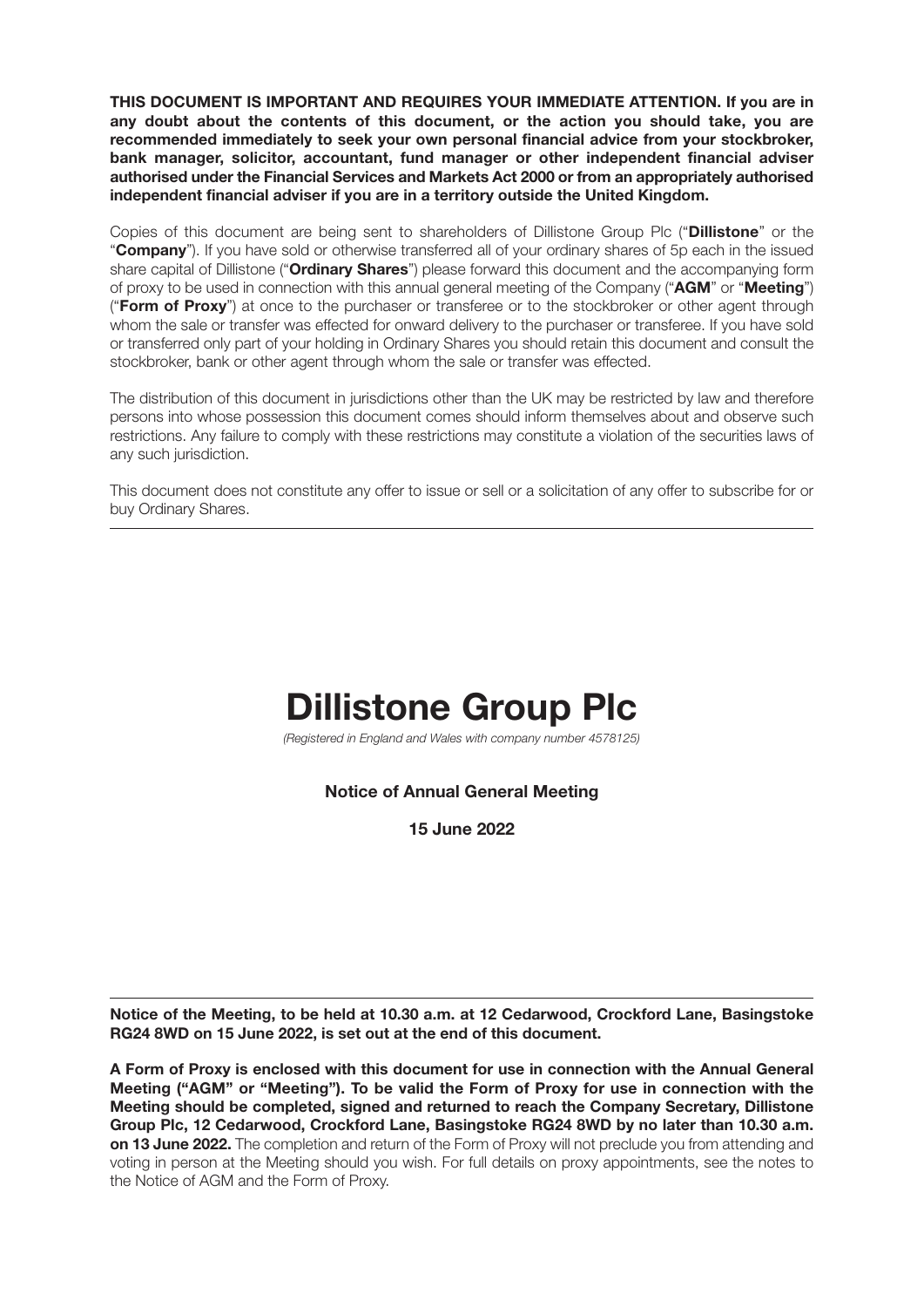# **Dillistone Group Plc**

Dear Shareholder,

I am writing to inform you that this year's AGM of Dillistone Group Plc will be held on Wednesday 15 June 2022 at 10.30 am at 12 Cedarwood, Crockford Lane, Basingstoke RG24 8WD. Details of the business to be considered are set out in the notice of meeting ("**Notice**") which follows this letter. I should like to make some comments on a number of the matters to be dealt with at the AGM.

### *Resolutions 2 – Re-election of Director*

This resolution concern the re-election of Giles Fearnley. Giles Fearnley is retiring as he has served as non-executive director for nine years or more and must offer himself annually for re-election under article 83 of the Company's Articles of Association ("**Articles**"). The Board of Directors of Dillistone ("**Board**" or "**Directors**"), following its evaluation of the performance of Giles Fearnley, confirms that he is performing effectively and demonstrates commitment to his role.

### *Resolutions 3 – Re-election of Director*

This resolution concern the re-election of Julie Pomeroy. Julie Pomeroy is retiring, as she is a non-executive director who has been a director for nine years or more and must offer herself annually for re-election under article 83. The Board, following its evaluation of the performance of Julie Pomeroy confirms that she is performing effectively and demonstrates commitment to her role.

### *Resolution 4 – Election of Directors*

This resolution concerns the re-election of Jason Starr, who is retiring at the AGM by rotation in accordance with article 83 of the Articles. The Board, following its evaluation of the performance of Jason Starr confirms that he is performing effectively and demonstrates commitment to his role.

### *Resolution 7 – Directors' power to allot shares*

Section 549 of the Companies Act 2006 (the "**Act**") stipulates that directors cannot allot shares or rights to subscribe for shares in a company (other than the shares allotted in accordance with an employees' share scheme) unless they are authorised to do so by its shareholders in general meeting. The Directors' current authority to allot shares was granted at last year's annual general meeting and is due to expire at the conclusion of the Meeting. Resolution 7 seeks new authority from shareholders (to the exclusion of the previous general authority granted at last year's annual general meeting) for the Directors to allot relevant securities up to an aggregate nominal value £327,800 (equating to 6,556,000 ordinary shares of 5p each in the share capital of the Company). This general authority equates to approximately one-third of the nominal value of the issued share capital of the Company. The Directors do not have any present intentions of exercising this authority, but they consider it desirable that the specified amount of unissued share capital is available for issue so that they can more readily take advantage of possible opportunities. Unless renewed, revoked, varied or extended, this authority will expire at the conclusion of the next annual general meeting of the Company.

### *Resolution 8 – Directors' power to allot shares for cash*

Resolution 8 authorises the Directors in certain circumstances to allot equity securities for cash other than in accordance with statutory pre-emption rights (which require a company to offer all allotments for cash first to existing shareholders in proportion to their holdings). The relevant circumstances are either where (i) the allotment takes place in connection with a rights issue or (ii) the allotment is limited to a maximum nominal amount of £147,510 (equating to 2,950,200 ordinary shares of 5p each in the share capital of the Company), representing approximately 15 per cent. of the nominal value of the issued ordinary share capital of the Company. Unless renewed, revoked, varied or extended, this authority will expire at the conclusion of the next annual general meeting of the Company. Resolution 8 will also give the Directors power to sell Ordinary Shares held in treasury on a non pre-emptive basis, subject always to the limitations noted above. The Directors consider that the power proposed to be granted by Resolution 8 is necessary to retain flexibility, although they do not have any intention at the present time of exercising such power.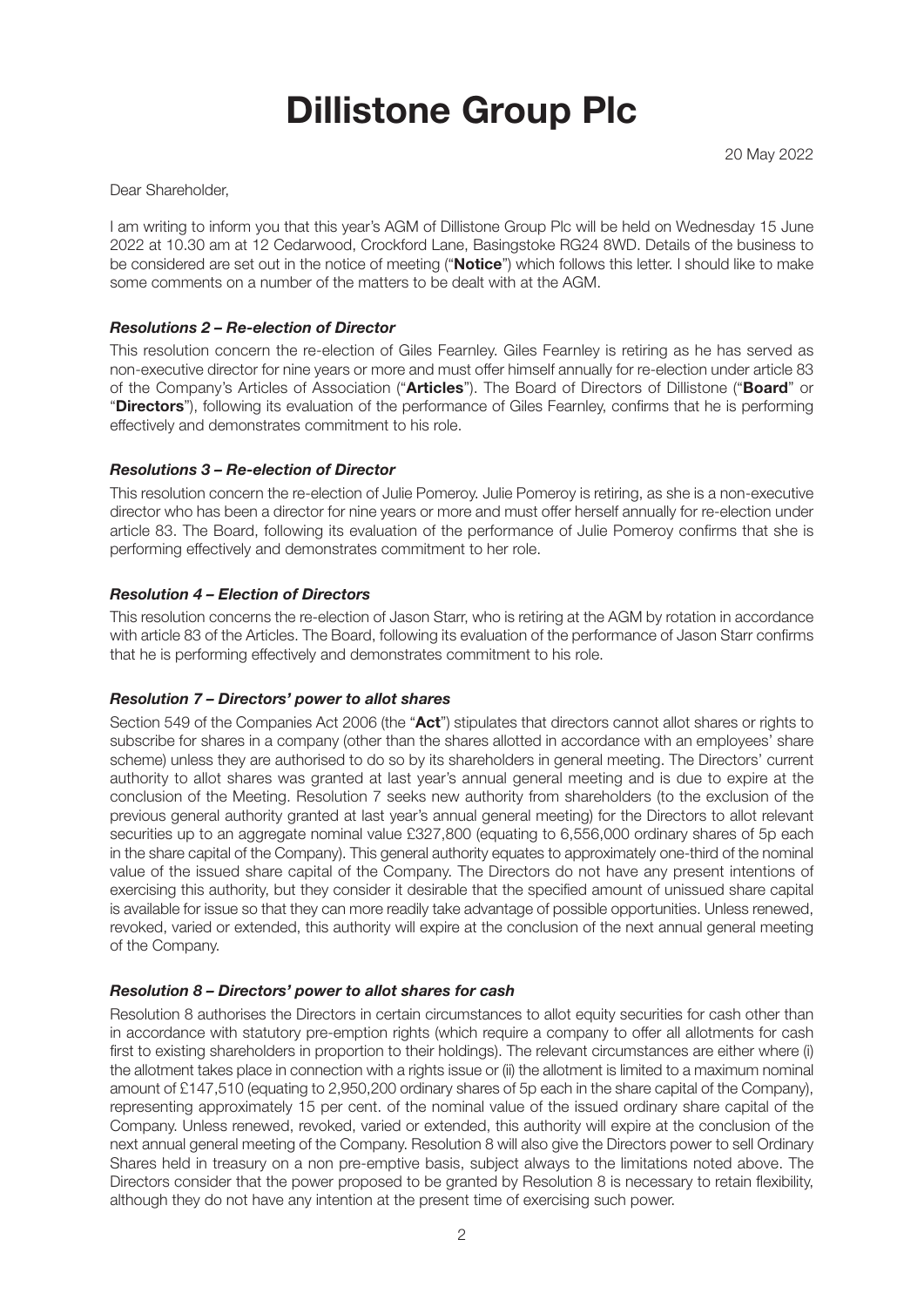#### *Resolution 9 – Authority to purchase shares (market purchases)*

Under Resolution 9, which is proposed as a special resolution, the Company will seek to renew the current limited authority to make purchases in the market of its own Ordinary Shares subject to specified limits, including the minimum and maximum prices which may be paid. The maximum number of Ordinary Shares which the Company may purchase pursuant to this authority is limited to 1,966,802 Ordinary Shares, representing approximately 10 per cent. of the issued share capital of the Company.

In seeking this authority the Board is not indicating any commitment to buy back Ordinary Shares. The Board will only exercise the authority if, in the light of market conditions prevailing at the time, it considers that the purchases of Ordinary Shares can be expected to result in an increase in earnings per share and be in the best interests of shareholders generally. The Directors do, however, consider it desirable for this authorisation to be available to provide flexibility in the management of the Company's capital reserves. In the event of any purchase under this authority, the Directors would either hold the purchased Ordinary Shares in treasury or cancel them. The authority will expire at the conclusion of the next annual general meeting of the Company.

#### **Action to be taken**

Please complete and return the accompanying Form of Proxy to the Company Secretary so as to be received no later than 10.30 a.m. on 13 June 2022. Votes on the resolutions will be taken by way of a poll rather than on a show of hands.

#### **Recommendation**

Your Board considers each of the proposed resolutions to be in the best interests of the Company and its shareholders as a whole. Accordingly, your Directors unanimously recommend that you vote in favour of the resolutions as they intend to do in respect of their own beneficial shareholdings amounting to 4,298,909 Ordinary Shares representing approximately 21.86 per cent. of the issued share capital of the Company.

Yours faithfully

**Giles Fearnley** Non-Executive Chairman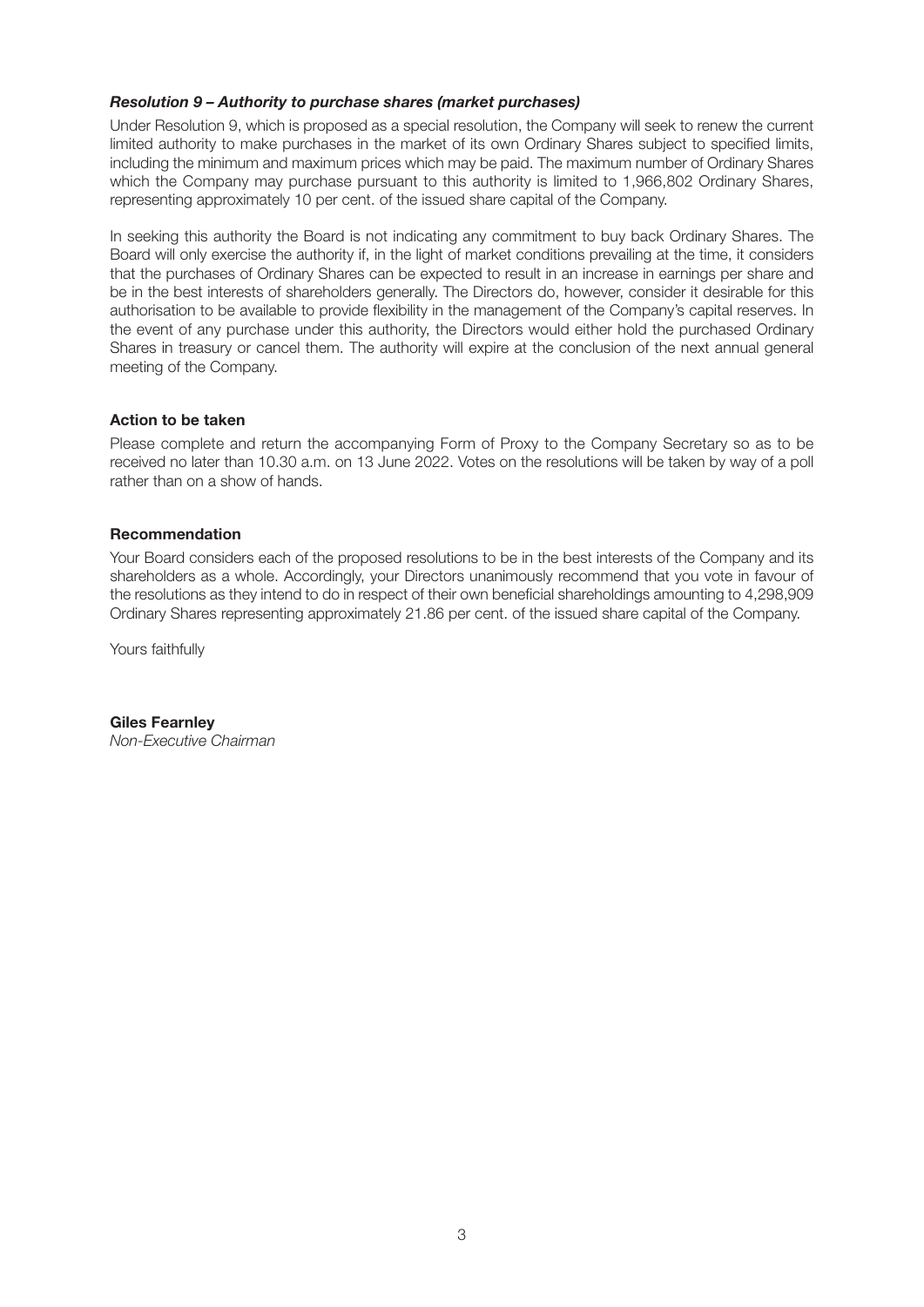# **Dillistone Group Plc**

## **Notice of Annual General Meeting**

Notice is hereby given that the Annual General Meeting (the "**AGM**" or "**Meeting**") of Dillistone Group Plc (the "**Company**") will be held at 12 Cedarwood, Crockford Lane, Basingstoke RG24 8WD on Wednesday 15 June 2022 at 10.30 am for the following purposes:

#### **Ordinary Resolutions**

To consider and, if thought fit, pass the following resolutions, which will be proposed as ordinary resolutions:

### **1. Report and accounts**

 To receive the audited annual accounts of the Company for the year ended 31 December 2021, together with the directors' report and the auditor's report on those annual accounts.

#### **2. Re-election of Director**

 To re-elect Giles Fearnley, who has served ten years on the Board as a non-executive director and who must offer himself for re-election annually in accordance with the Company's articles of association.

#### **3. Re-election of Director**

 To re-elect Julie Pomeroy, who has served 12 years on the Board as both an executive and a non-executive director and who must offer herself for re-election annually in accordance with the Company's articles of association.

#### **4. Re-election of Director**

 To re-elect Jason Starr, who is retiring by rotation in accordance with the Company's articles of association.

### **5. Re-appointment of auditors**

 To appoint Crowe as auditors of the Company to hold office from the conclusion of this Meeting until the conclusion of the next general meeting at which accounts are laid before the Company.

### **6. Auditors' remuneration**

To authorise the Directors to determine the remuneration of the auditors.

### **7. Directors' authority to allot shares**

 That, in substitution for any equivalent authorities and powers granted to the Directors prior to the passing of this resolution, the Directors be and they are generally and unconditionally authorised pursuant to Section 551 of the Companies Act 2006 (the "**Act**") to exercise all powers of the Company to allot shares in the Company, and grant rights to subscribe for or to convert any security into shares of the Company (such shares, and rights to subscribe for or to convert any security into shares of the Company being "**relevant securities**") up to an aggregate nominal amount of £327,800 provided that, unless previously revoked, varied or extended, this authority shall expire on the conclusion of the annual general meeting of the Company to be held in 2023 except that the Company may at any time before such expiry make an offer or agreement which would or might require relevant securities to be allotted after such expiry and the Directors may allot relevant securities in pursuance of such an offer or agreement as if this authority had not expired.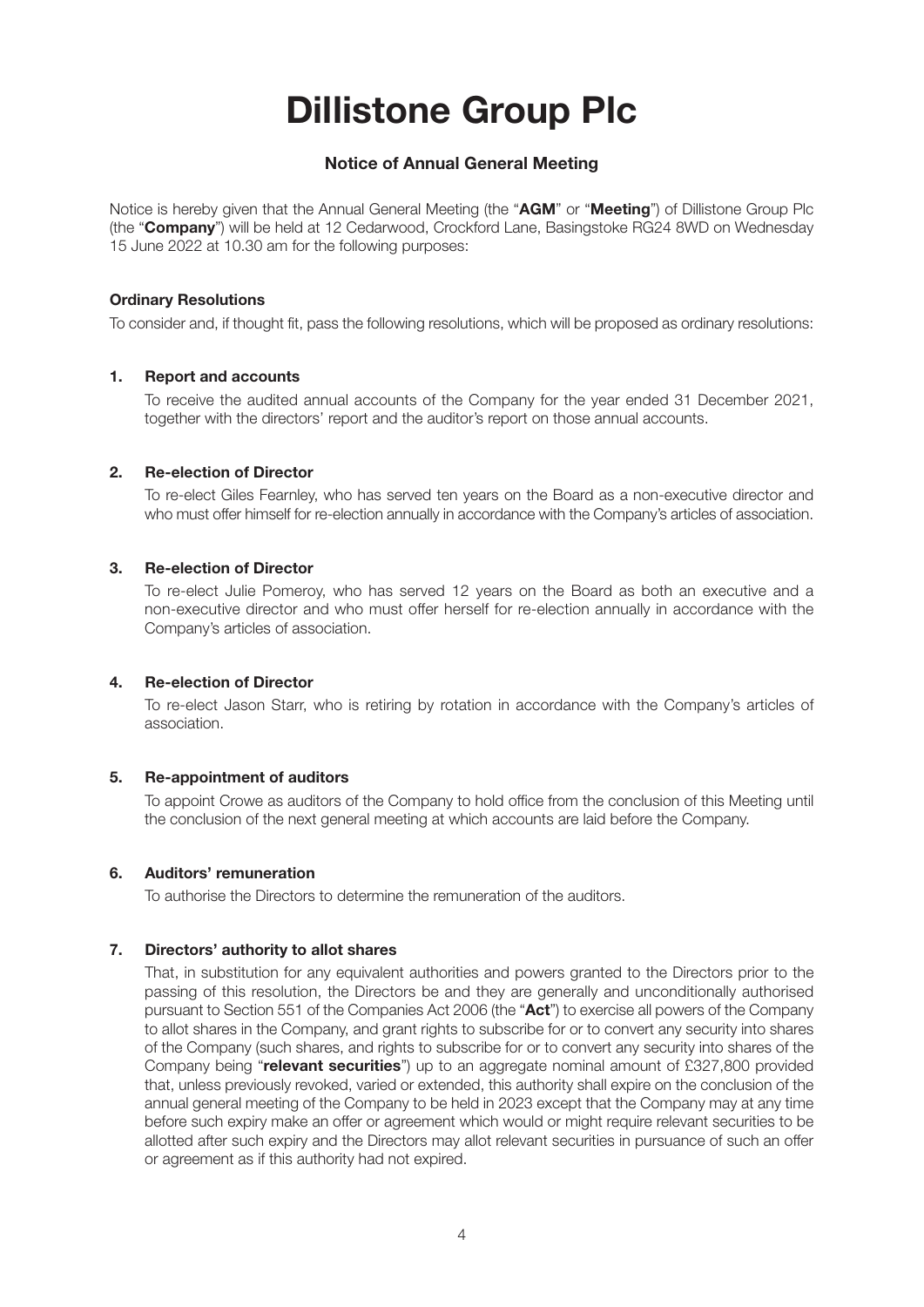### **Special Resolutions**

To consider and, if thought fit, pass the following resolutions which will be proposed as special resolutions.

#### **8. Directors' power to allot shares for cash**

 That the Directors be and they are empowered pursuant to Section 570(1) of the Act to allot equity securities (as defined in Section 560(1) of the Act) of the Company wholly for cash pursuant to the authority of the Directors under Section 551 of the Act conferred by resolution 7 above and/or by way of a sale of treasury shares (by virtue of Section 573 of the Act), in each case as if Section 561(1) of the Act did not apply to such allotment, provided that:

- (a) the power conferred by this resolution shall be limited to:
	- (i) the allotment of equity securities in connection with an offer of equity securities to the holders of ordinary shares in the capital of the Company in proportion as nearly as practicable to their respective holdings of such shares, but subject to such exclusions or other arrangements as the Directors may deem necessary or expedient in relation to fractional entitlements or legal or practical problems under the laws of, or the requirements of any regulatory body or any stock exchange;
	- (ii) the allotment, otherwise than pursuant to sub-paragraph (i) above, of equity securities up to an aggregate nominal amount of £147,510; and
- (b) unless previously revoked, varied or extended, this power shall expire on the conclusion of the annual general meeting of the Company to be held in 2023 except that the Company may before the expiry of this power make an offer or agreement which would or might require equity securities to be allotted after such expiry and the Directors may allot equity securities in pursuance of such an offer or agreement as if this power had not expired.

#### **9. Authority to purchase shares (market purchases)**

 That the Company be and it is generally and unconditionally authorised to make market purchases (within the meaning of Section 693(4) of the Act) of ordinary shares of 5 pence each of the Company provided that:

- (a) the maximum number of ordinary shares hereby authorised to be acquired is 1,966,802,
- (b) the minimum price which may be paid for any such share is 5 pence (exclusive of expenses);
- (c) the maximum price (exclusive of expenses) which may be paid for any such shares is an amount equal to 110 per cent. of the average of the middle market quotations for an ordinary share as derived from the London Stock Exchange Daily Official List for the five business days immediately preceding the day on which the ordinary share is contracted to be purchased; and
- (d) the authority hereby conferred shall expire at the conclusion of the annual general meeting of the Company to be held in 2023, save that the Company may, prior to the expiry of such authority, make an offer or agreement which would or might require ordinary shares to be purchased by the Company after such expiry and the Company may purchase ordinary shares notwithstanding such expiry.

Dated: 20 May 2022

12 Cedarwood Crockford Lane **Joanne Curd** Chineham Company Secretary **Basingstoke** RG24 8WD

Registered Office: **By order of the Board**